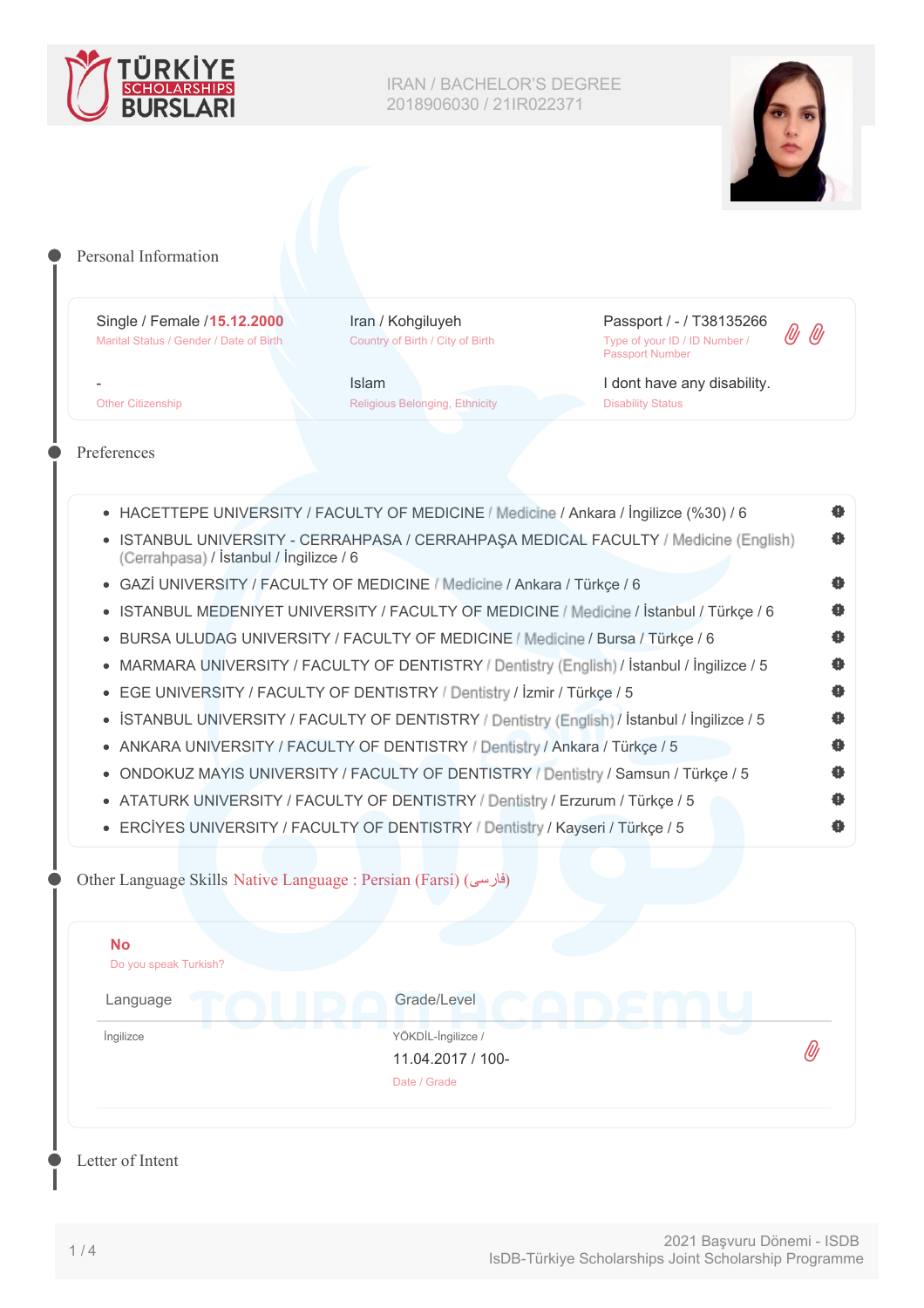



| through which I can serve human society And I intend to help all the people in need if I succeed in this<br>exchange. |                                                                                                                                                                                                                                                                                                                   |                                           |  |
|-----------------------------------------------------------------------------------------------------------------------|-------------------------------------------------------------------------------------------------------------------------------------------------------------------------------------------------------------------------------------------------------------------------------------------------------------------|-------------------------------------------|--|
| of intent in the language you can express yourself.                                                                   | In this section, it is expected to explain following details: your academic and social experiences relating the field you want to take an education, your<br>reasons for choosing Turkey for study and the importance of your future plans for your education and scholarship in Turkey. You can write the letter |                                           |  |
| i heard good things about this scholarship                                                                            |                                                                                                                                                                                                                                                                                                                   |                                           |  |
| How did you hear about Türkiye Scholarships-IsDB Joint Scholarship Programme?                                         |                                                                                                                                                                                                                                                                                                                   |                                           |  |
| people in need if I succeed in this exchange.                                                                         | I have a strong interest in the disciplines through which I can serve human society And I intend to help all the                                                                                                                                                                                                  |                                           |  |
|                                                                                                                       | If you have a subject in your application documents that you think is not clear enough and you want to explain, or if you want to draw the attention of<br>the evaluation committee, please briefly explain in this section. You can write the description in the language you can express yourself.              |                                           |  |
|                                                                                                                       |                                                                                                                                                                                                                                                                                                                   |                                           |  |
| <b>Field Questions</b>                                                                                                |                                                                                                                                                                                                                                                                                                                   |                                           |  |
| Family Information Total Monthly Income: 50-100 (\$)                                                                  |                                                                                                                                                                                                                                                                                                                   |                                           |  |
|                                                                                                                       |                                                                                                                                                                                                                                                                                                                   |                                           |  |
| SAFRA / Yes                                                                                                           |                                                                                                                                                                                                                                                                                                                   | $-$ / $-$                                 |  |
| Mother's Name / Is your mother alive?                                                                                 | The institution/company your mother works<br>at                                                                                                                                                                                                                                                                   | Your mother's occupation / Title/Position |  |
| <b>SEYED HAMZEH / Yes</b>                                                                                             | <b>SERBEST</b>                                                                                                                                                                                                                                                                                                    | Engineer / Muhendis                       |  |
| Father's Name / Is your father alive?                                                                                 | The institution/company your father works at                                                                                                                                                                                                                                                                      | Your Father's Occupation / Title/Position |  |
| 1                                                                                                                     | Single                                                                                                                                                                                                                                                                                                            | $50-100$ (\$)                             |  |
| <b>Number of Siblings</b>                                                                                             | <b>Marital Status</b>                                                                                                                                                                                                                                                                                             | <b>Total Monthly Income</b>               |  |
| Contact Info (Current)                                                                                                |                                                                                                                                                                                                                                                                                                                   |                                           |  |
|                                                                                                                       |                                                                                                                                                                                                                                                                                                                   |                                           |  |
|                                                                                                                       |                                                                                                                                                                                                                                                                                                                   |                                           |  |
| AFARINESH/3/2<br><b>Street/Building Number/Door Number</b>                                                            |                                                                                                                                                                                                                                                                                                                   |                                           |  |
|                                                                                                                       |                                                                                                                                                                                                                                                                                                                   |                                           |  |
| $-$ / Shiraz / $-$ / 717)<br>Address / City / Country / Postal Code                                                   |                                                                                                                                                                                                                                                                                                                   |                                           |  |
|                                                                                                                       |                                                                                                                                                                                                                                                                                                                   |                                           |  |
| Phone (Home)                                                                                                          | <b>Mobile Phone</b>                                                                                                                                                                                                                                                                                               |                                           |  |
| <b>9</b> 5 I am at this address.                                                                                      |                                                                                                                                                                                                                                                                                                                   |                                           |  |
| AFARINESH / 3 / 2                                                                                                     |                                                                                                                                                                                                                                                                                                                   |                                           |  |
| Street / Building Number / Door Number                                                                                |                                                                                                                                                                                                                                                                                                                   |                                           |  |
| - Shiraz / Iran / 77                                                                                                  |                                                                                                                                                                                                                                                                                                                   |                                           |  |
|                                                                                                                       |                                                                                                                                                                                                                                                                                                                   |                                           |  |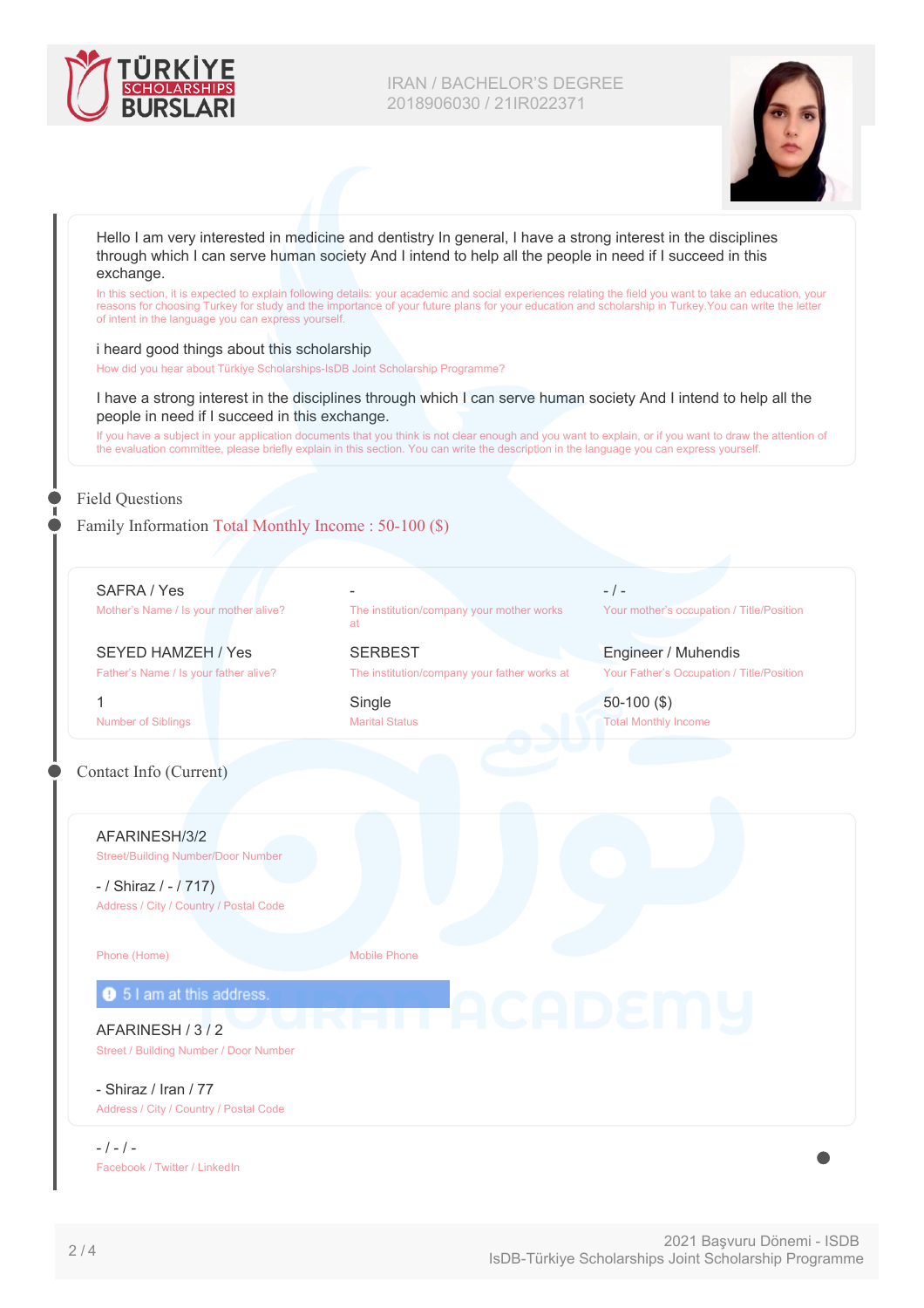



|                    | Google+ / Skype / Other<br>Academic Qualification |       |             |             |             |                                                    |             |
|--------------------|---------------------------------------------------|-------|-------------|-------------|-------------|----------------------------------------------------|-------------|
| Social Activities  |                                                   |       |             |             |             |                                                    |             |
|                    |                                                   |       |             |             |             |                                                    |             |
|                    |                                                   |       |             |             |             |                                                    |             |
|                    | Award,<br>Project,                                |       |             |             |             | Person/organisation                                |             |
|                    | Certificate                                       | Level | Scholarship | Scholarship | Year of     | that offered                                       |             |
| Type               | Field                                             | Name  | Title       | Field       | Scholarship | scholarship (Sponsor)                              | Description |
|                    |                                                   |       |             |             |             |                                                    |             |
|                    |                                                   |       |             |             |             |                                                    |             |
|                    | Work Experience / Internship Experience           |       |             |             |             |                                                    |             |
|                    | Academic Activities                               |       |             |             |             |                                                    |             |
|                    |                                                   |       |             |             |             |                                                    |             |
|                    |                                                   |       |             |             |             |                                                    |             |
|                    | Information on Hobbies                            |       |             |             |             |                                                    |             |
|                    | Special Talent Information                        |       |             |             |             |                                                    |             |
|                    | <b>Voluntary Activities</b>                       |       |             |             |             |                                                    |             |
|                    |                                                   |       |             |             |             |                                                    |             |
|                    | Reference Information                             |       |             |             |             |                                                    |             |
| Interview Location |                                                   |       |             |             |             |                                                    |             |
|                    |                                                   |       |             |             |             |                                                    |             |
| Iran / Tehran      |                                                   |       |             |             |             |                                                    |             |
| Country / City     |                                                   |       |             |             |             |                                                    |             |
| My Applications    |                                                   |       |             |             |             |                                                    |             |
|                    |                                                   |       |             |             |             |                                                    |             |
|                    |                                                   |       |             |             |             |                                                    |             |
| $\binom{1}{1}$     | You have no previous applications.                |       |             |             |             |                                                    |             |
|                    |                                                   |       |             |             |             |                                                    |             |
|                    |                                                   |       |             |             |             |                                                    |             |
|                    |                                                   |       |             |             |             |                                                    |             |
|                    | Turkiye Experience                                |       |             |             |             |                                                    |             |
| $\mathsf{No}$      |                                                   |       |             |             |             | What was the purpose of your stay in that country? |             |